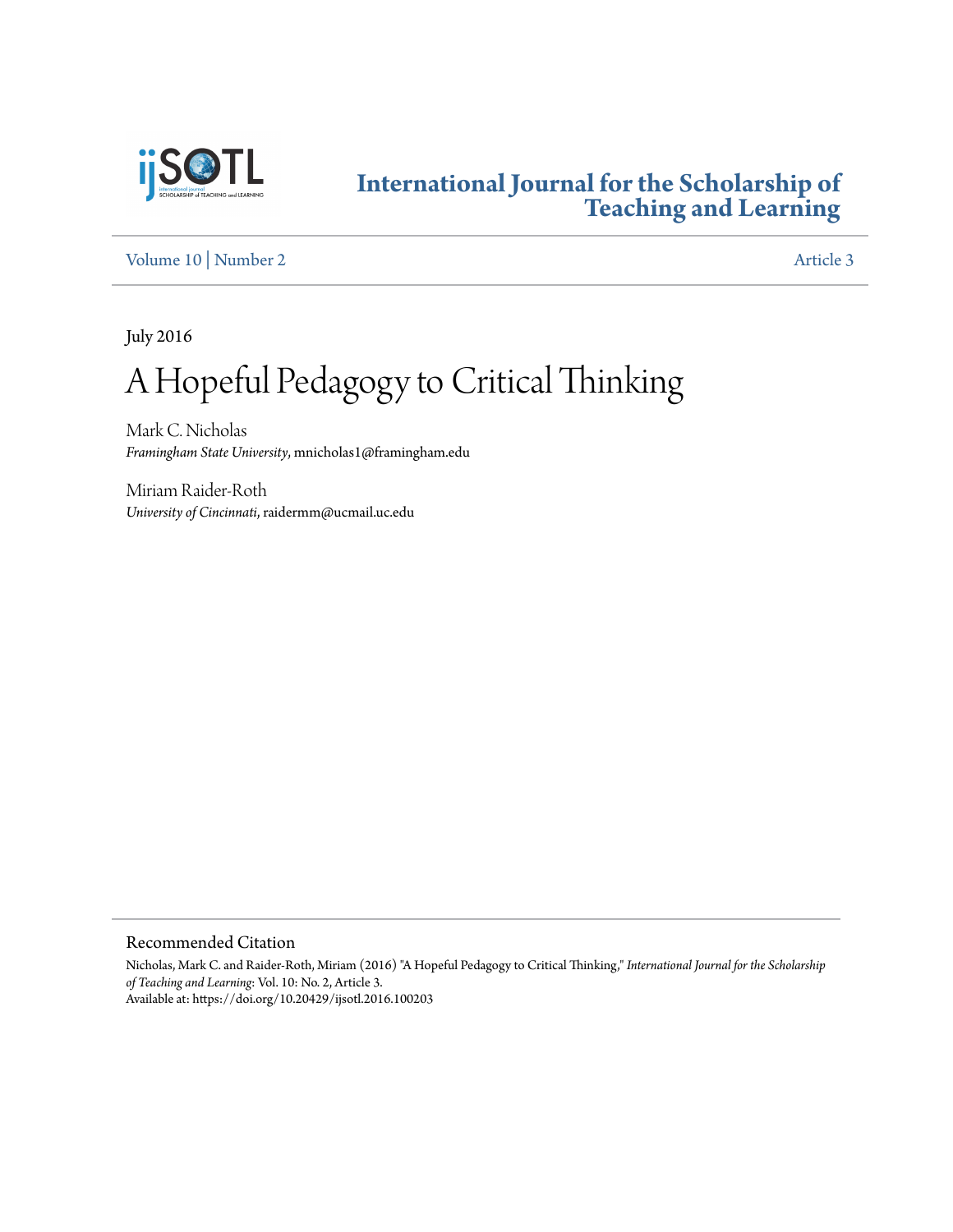# A Hopeful Pedagogy to Critical Thinking

# **Abstract**

Elements of what we are calling a "hopeful pedagogy" emerged when faculty reflected on the question - Do you think your current approach to develop CT in students is successful? Faculty across disciplines and institutions used the word "hope" to characterize the outcome of their efforts. While attempting to disentangle the "hopeful pedagogy", we found answers in (a) how faculty defined CT in disciplinary and nondisciplinary contexts; (b) a misalignment between faculty and institutional approaches to CT; (c) a disconnect between faculty and their own approaches to CT, and (d) logistical and curricular issues within general education programs that placed constraints on the ability of faculty to adequately focus on CT. The "hopeful pedagogy" brought to the forefront the serious implications of a misaligned system for student learning, faculty engagement, institutional improvement and accountability.

#### **Keywords**

Critical Thinking, Higher Education, Faculty Development, Hopeful Pedagogy

#### **Creative Commons License**

**[Creative](https://creativecommons.org/licenses/by-nc-nd/4.0/)** 

 $\widehat{\text{TRFWOR}}$ is licensed under a [Creative Commons Attribution-Noncommercial-No Derivative Works 4.0](https://creativecommons.org/licenses/by-nc-nd/4.0/) Attribution-[License.](https://creativecommons.org/licenses/by-nc-nd/4.0/)Noncommercial-No **Derivative Works** 4.0 License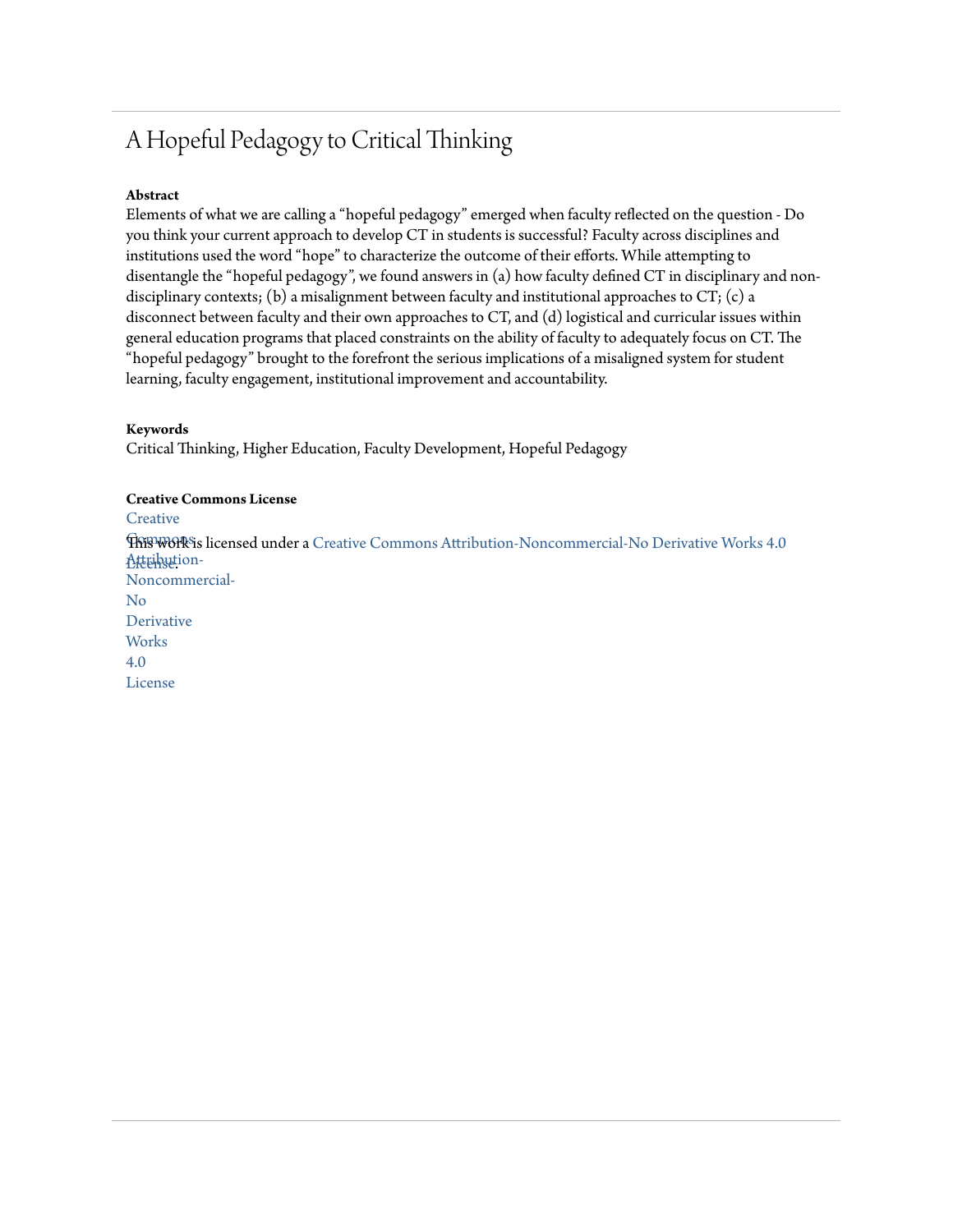# **A Hopeful Pedagogy to Critical Thinking**

Mark C. Nicholas<sup>1</sup> and Miriam Raider-Roth<sup>2</sup>

*1 Office of Assessment, Framingham State University, Framingham, MA 01701 USA 2 College of Education, Criminal Justice, & Human Services, University of Cincinnati, Cincinnati, OH 45221, USA*

(Received 11 August 2015; accepted 27 June 2016)

Elements of what we are calling a "hopeful pedagogy" emerged when faculty reflected on the question - Do you think your current approach to develop CT in students is successful? Faculty across disciplines and institutions used the word "hope" to characterize the outcome of their efforts. While attempting to disentangle the "hopeful pedagogy", we found answers in (a) how faculty defined CT in disciplinary and non-disciplinary contexts; (b) a misalignment between faculty and institutional approaches to CT; (c) a disconnect between faculty and their own approaches to CT, and (d) logistical and curricular issues within general education programs that placed constraints on the ability of faculty to adequately focus on CT. The "hopeful pedagogy" brought to the forefront the serious implications of a misaligned system for student learning, faculty engagement, institutional improvement and accountability.

#### **INTRODUCTION**

Critical thinking (CT) was embraced as an important aspect of learning by Universities in the United States in the early eighties. Today, several leading universities showcase CT in their mission statements (Zamon, 2008) and influential regional, national and professional accrediting agencies require evidence of outcomes like CT in graduates of institutions they accredit. Yet, the narrative that surrounds higher education indicates that students are not learning important life skills like CT. The content of the narrative is evident in titles of recent bestselling books on the state of student learning in higher education – Bok (2006) published, Our Underachieving Colleges - A candid look at how much students learn and why they should learn more; Arum and Roska penned, Academically Adrift: Limited learning on college campuses, where they stated student "gains in critical thinking, complex reasoning, and written communication are either exceedingly small or empirically nonexistent" (2010, p.147); Hacker and Dreifus (2010) wrote, Higher Education?: How colleges are wasting our money and failing our kids. It is no coincidence that the voices for accountability in higher education have grown louder in recent years.

Consequently, public accountability systems like the Voluntary System of Accountability (VSA) and the Multi-State Collaborative, which are responses by public universities to the Spellings Report (USDE, 2006; SHEEO, n.d.) have mushroomed requiring participant institutions to assess and publish value-added gains by students in CT (NASULGC, 2007). The movement for accountability received further attention when President Obama identified and initiated a process to tie federal funding for higher education with accountability measures like a college ranking system (Fain, 2013).

The intense focus on student learning by advocates of accountability is largely seen as emerging from a deficit narrative in which faculty and institutions are found wanting in their role in ensuring student learning. Consequently, there are multiple reactions to the accountability movement in higher education. Some reject accountability as intrusive and oppressive to faculty and institutions of higher education, some remain neutral or indifferent while others embrace it as an opportunity to reflect on the integrity and strength of our practice as faculty and institutions. In this paper we take the latter approach.

Our objective in this study is to examine how faculty in the humanities, natural sciences and social sciences approach CT in https://doi.org/10.20429/ijsotl.2016.100203

general education (GE) and how faculty and institutions gauge the effectiveness of their pedagogical and curricular efforts aimed at developing CT in students.

# **BACKGROUND**

#### **CT in the Research Literature**

CT as a concept has historically grown out of the discipline of philosophy (Battersby, 1989). Within philosophy, CT was grounded in a literature that was theoretical in nature and closely aligned with formal logic. As a cognitive skill, CT has strong underpinnings in the discipline of psychology. Psychometricians were interested in measuring CT as a cognitive skill and developed a number of tests to assess CT. When applied to various contexts in higher education, theorists and practioners have developed multiple models for applying CT within pedagogy and curriculum (Facione, 1990; Perkins, Jay, & Tishman, 1993; Watson & Glaser, 1980). The diverse disciplinary influences on CT, coupled with the wide ranging spectrum of interest from various stakeholders and researchers has meant that CT as a concept is the result of an assimilation of often varied and competing ideas, philosophies and interpretations (Moore, 2014; Bahr, 2010). Consequently, the research literature does not offer a standard definition of CT, or a standard taxonomy of CT skills or dispositions.

#### **Critical Thinking: Ontologically discipline-specific or general?**

The ontological debate on whether CT is discipline-general or specific was abuzz in the eighties. Arguments presented on both sides were largely theoretical and polemical. The group of scholars who expounded the discipline general nature of CT were termed generalists (Ennis, 1985; Glaser, 1985; Swartz, 1987) and those that argued that CT was discipline-specific were labeled specifists (Colucciello, 1997; Donald, 2002; McPeck, 1981, 1990; Tucker, 1996). As discipline-general, CT skills are assumed to transcend disciplinary discourses and methods and "can be applied to all disciplines and subject-matter indiscriminately" (Davies, 2006, p.1). Therefore,

CT can be taught outside the context of a specific discipline (Moore, 2011) and the "general skills of CT can help us assess reasoning independent of the vagaries of the linguistic discourse we express arguments in" (Davies, 2006, p.1). The assessment

1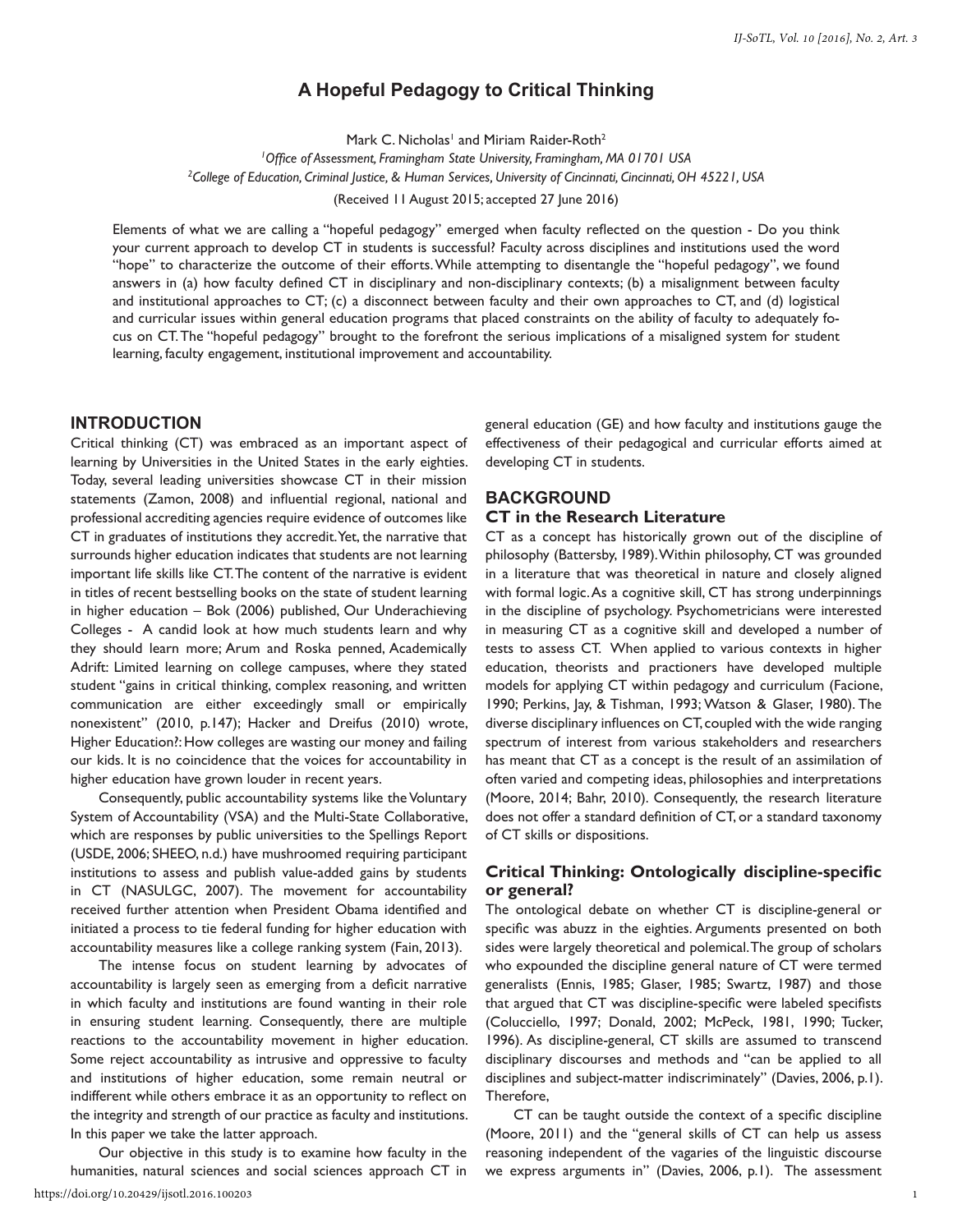model that grew from this tradition focuses heavily on rationalistic components of CT and uses formal logic, and deductive reasoning as the basis to teach and assess CT (Papastephanou & Charoula, 2007).

Proponents of the discipline-specific approach argued that CT is contextual and therefore needs to be taught and assessed in specific contexts (Moore, 2011). McPeck (1981) argued that CT is subject specific and therefore not all CT skills and dispositions are transferable across subject areas. Hence Collucciello (1997) argued in favor of using discipline-specific criteria to assess CT.

More recent research into this ontological question have adopted an empirical approach. (Jones, 2007; Moore, 2011; Ikuenobe, 2001; Davies, 2006; Davies, 2013). From this research emerged discussions on a hierarchy of CT skills. Davies (2013) advocated that the general skills of CT should form the foundation for CT upon which unique disciplinary skills of CT sit. He argued that the general skills should be used as the basis for teaching CT in undergraduate education. Those who counter argued Davies' position used a relativist approach and argued that there was no particular hierarchy of CT skills. The relativist position is inclusive of both the generalist and specific approaches to CT. Despite the recent research into the disciplinary nature of CT, there is no agreement on whether CT is ontologically discipline-specific or general. Moore (2011) argued that the debate is currently at an "impasse" (p. 264).

Some researchers have focused on epistemological influences on the processes and outcomes of CT (Battersby, 1989; Kuhn and Weinstock, 2002; Nicholas 2011). At the core of CT and personal and disciplinary epistemology are processes that individuals use to justify knowledge and the criteria used to establish truth, knowledge or belief systems. There is a growing recognition on the influence of personal and disciplinary epistemology in how CT is expressed, taught and assessed in various disciplinary contexts (Nicholas & Labig, 2013). Nieto and Saiz (2011) called for more empirical research into the role that epistemology played in CT. This move in the literature from purely ontological discussions on the discipline generality or specificity of CT to also embrace epistemological applications raises the question of whether standard or universal definitions and criteria can be applied when teaching or assessing CT. Hence, for purposes of this study, we adopted an exploratory approach and did not use a standard definition of CT. We wanted to examine how faculty used and applied the term within the classroom and in disciplinary contexts.

#### **Critical Thinking in General Education**

The GE program is at the heart of the undergraduate curriculum and was designed to contribute toward a broad, balanced and liberal education (Allen, 2006). Critical thinking lies at the core of achieving the mission of a liberal education through GE. Consequently, it is difficult to find a general education program that does not include CT as a core pedagogical and curricular outcome (Zamon, 2008).

There are several assumptions within which CT operates in GE. First is that CT is discipline-general. This assumption is pervasive and underlies most of the instruments used in the literature and accountability movements to assess student gains in CT. The second assumption is that CT is a developmental and complex skill that is learned over time and through developmental processes. Third, in terms of curricular application of CT in GE, Ennis (1989) observed

what he described as an "immersion approach" (p. 4) in which students are immersed into the subject matter in a thoughtful manner and CT is taught implicitly through disciplinary content.

#### **Faculty and Critical Thinking**

While there is much disagreement on the definition, nature and scope of CT, the only area in which there is agreement is that the teaching of CT is "an intrinsic good" (p. 261) and an integral goal of higher education (Moore, 2011). Early research on faculty approaches to CT largely focused on their knowledge of the term. In a study, Paul, Elder and Bartell (1997) concluded that 89 percent of faculty claimed to be teaching for CT but only 19 percent of them could define CT and only 9 percent were teaching to develop CT in the classroom. The study questioned whether faculty could teach CT if they could not define the term. However it must be pointed out that the Paul et.al (1997) study used a standard definition of CT to evaluate faculty responses.

More recent research on how faculty teach CT found that faculty generally experimented with pedagogical approaches when teaching CT (Halx & Reybold, 2005). The study reported that most faculty were good critical thinkers themselves, and supported the application of CT as part of their teaching mandate. However, Halx and Reybold (2005) treated faculty as a monolithic bloc without disciplinary analysis. When examining faculty approaches to assessing CT in the classroom, Nicholas and Labig (2013) found that faculty assessed CT implicitly through disciplinary assignments. Research indicates that while faculty are trained as disciplinary experts, they are not always socialized into institutional cultures, classroom cultures or assessment methods (Austin, 2002). The literature also reveals that in addition to practice and training, affective elements like positive mood and classroom culture have enhancing effects on the development of CT (Lewine, Sommers, Waford & Robertson, 2015). There is need for research that examines how the implicit, experimental pedagogical approaches used by faculty align with the assumptions with which CT is incorporated into GE curriculum and assessment.

Given that faculty, institutions and accountability movements are all engaged with assessing CT, it is important to scrutinize how the various approaches to assessing CT are correlated. Stassen, Herrington, and Henderson (2011) compared their institutional definition of CT with those that underlie the three VSA recommended standardized tests. They found little in common between their university's definition of CT and the definitions used in the three VSA recommended standardized tests. Halpern (1993) wrote that not much is known about whether or how students develop unique traits of critical thinking skills in various disciplines. Banta and Pike (2007) when analyzing institutional scores on a discipline-general CT test like the CLA, found sizable variance when results were disaggregated by disciplinary major. These studies raise enough questions to further investigate the disciplinary differences in CT. Banta (1991) wrote, "the level of mystery about what should be done to improve low scores is intensified by the lack of detailed knowledge about the methods faculty are using to deliver the knowledge and skills associated with an institution's goals for general education." (p. 206).

Consequently, important questions remain unexplored - How do faculty across multiple disciplines approach CT in GE? How does the multi-disciplinary GE curriculum taught by faculty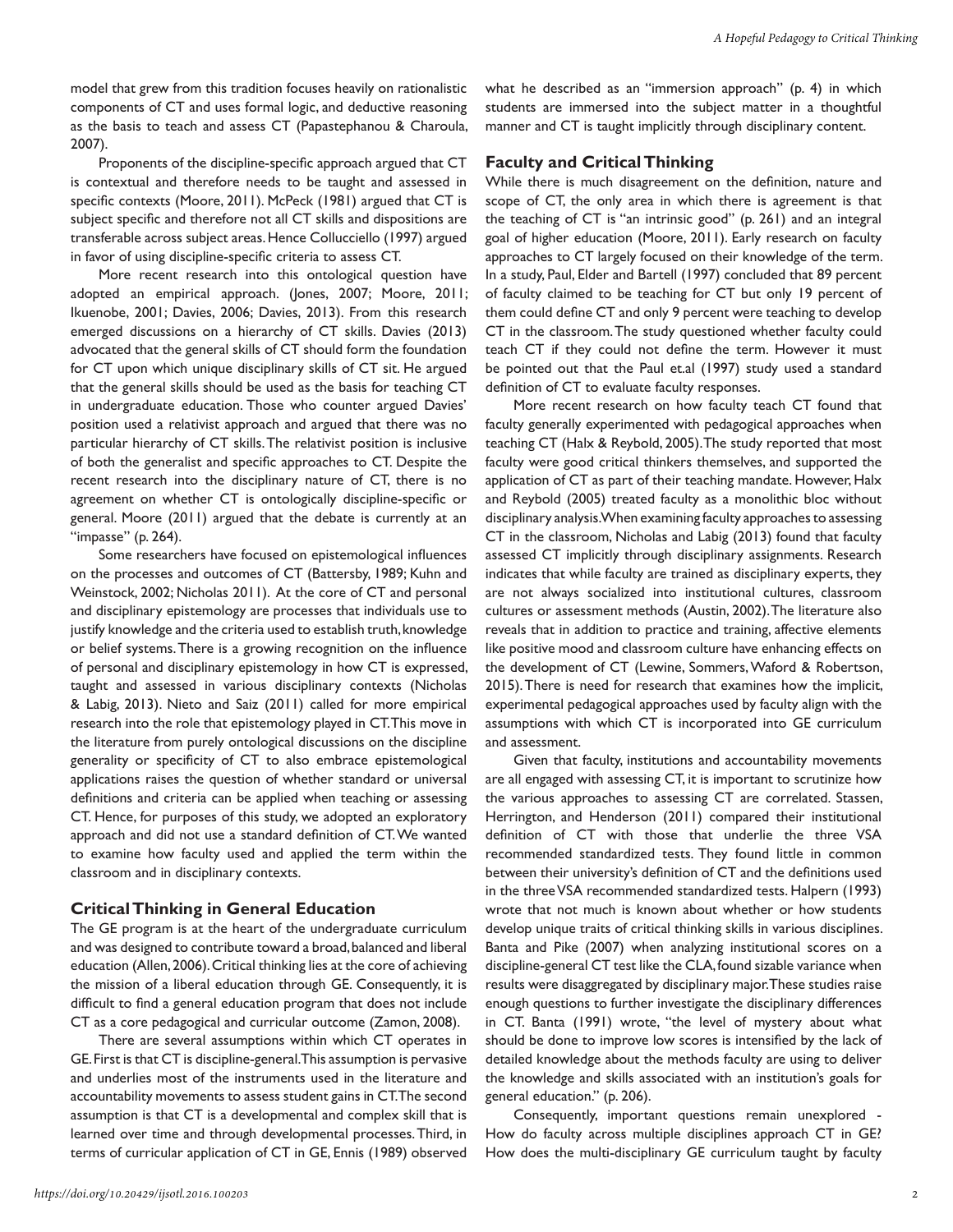across departments converge to deliver complex, developmental skills like CT? How do the approaches used by faculty, institutions and accountability movements align to adequately provide valid indicators on how undergraduate students develop as critical thinkers?

#### **Guiding Research Questions**

We began the study by asking two questions: (a) what do faculty think about the levels of CT in students and (b) how do faculty evaluate the efficacy of their classroom approaches aimed at developing CT in students? When answering those questions, we found what we called the "hopeful pedagogy" to CT. Then we asked additional questions like: How do faculty in the Humanities, Natural Sciences and Social Sciences approach CT in the classroom? What are logistical/operational and philosophical frameworks within which faculty and institutions work to develop CT in students? These questions were explored in order to disentangle the hopeful pedagogy to CT.

#### **RESEARCH PROCEDURES**

#### **Location**

This study was conducted at two large public universities that shared similarities regarding their assessment of CT and their general philosophy regarding GE. Located in the Midwest, the first university enrolled around 36,000 undergraduate students. The other, in the Southwest, enrolled around 20,000 undergraduate students. Both universities are part of the Voluntary System of Accountability (VSA) for reporting GE outcomes like CT using College Portrait ®. Classified as Research One universities by the Carnegie Foundation, their GE programs were accredited by the Higher Learning Commission and North Central Association of Schools.

For purposes of VSA accountability, both schools used discipline general tests. One school used the Proficiency Profile; a standardized test from ETS. The other piloted the use of the Collegiate Learning Assessment (CLA). Both universities had recently redesigned their GE programs to achieve breadth of knowledge. Thus, while the size of the universities differed, their approach to CT and GE were aligned.

#### **Sampling**

The sampling methods in this study were a combination of stratified sampling (Miles & Huberman, 1994; Patton 2002) and homogenous sampling (Miles & Huberman, 1994). The GE disciplines (Allen, 2006) were organized into three clusters as represented in the table below:

| <b>Discipline Cluster</b> | <b>Disciplines</b>                                                |
|---------------------------|-------------------------------------------------------------------|
| <b>Humanities</b>         | Literature, Languages, Philosophy,<br>Studio Arts, Ethics, Design |
| <b>Natural Sciences</b>   | Chemistry, Physics, Biology, Botany                               |
| Social Sciences           | Sociology, Economics, Psychology                                  |

Each of the 17 faculty members who participated in the study taught GE courses in one of the discipline clusters.

#### **Data Collection**

A qualitative interview method was used in order to help capture

the participants' voices (Merriam, 1998), provide an opportunity for the researcher to dialog with participants and co-construct meaning within contexts (Patton, 2002, p. 196). Nine faculty members (3 from each discipline cluster) were interviewed individually using a semi-structured interview guide. The interviews focused on (a) pedagogical approaches to CT (b) attributes faculty associated with CT (c) approaches used to assess CT, and (d) general attitudes toward institutional assessment of CT. Each interview lasted an hour, was audio recorded and transcribed verbatim.

Focus group methodology (Krueger & Casey, 2000) was also used in order to elicit multiplicity of perspective (Morgan, 1996). This methodology helped corroborate patterns (Cohen & Crabtree, 2006) observed in individual interviews. A focus group comprising of 8 faculty members (different from individual interview participants) from disciplines in the social sciences, natural sciences and humanities met for approximately one hour. This group size conformed to Litchman's (2010) recommendation of 6-12 individuals for a focus group discussion. Faculty discussed their understanding of CT, assignments/instruments developed to assess for CT, and the challenges and possibilities of their approaches.

#### **Data Analysis**

We approached the research questions using inductive, interpretive and qualitative approaches. Data from interviews and focus group discussions were consolidated and coded using NVivo 9.0. The primary qualitative coding approach used was that of Grounded Theory: open coding, axial coding, and selective coding (Glaser & Strauss, 1967). Our goal during the open coding phase was to, as Patton (2002) put it, break apart data and delineate larger themes and concepts. Thereafter, axial coding (Glaser & Strauss, 1967) was used to assemble the coded data around new categories. As suggested by Strauss and Corbin (1990), we brought data together using "conditions, context, action/interactional strategies and consequences" (p. 96). The emergent concepts derived through axial coding were selectively coded (Strauss & Corbin, 1990) to understand how faculty approached CT in the classroom. When presenting data, we consolidated findings from interviews and focus group discussions categorized by disciplinary affiliation of faculty.

The findings from the grounded theory coding strategies led us to questions that required additional approaches to analyze data. To study the "hopeful pedagogy" further, we found it useful to apply aspects of the Listening Guide methodology (Gilligan, et. al., 2003). The Listening Guide assists researchers in becoming attuned to relational strands that are more hidden and less overt in the data (Raider-Roth, 2005). The Listening Guide suggests four distinct "listenings" to narrative data. The first listening, often referred to as the "plot" listening, attends to the stories told, the narrative landmarks (repeated phrases, seeming contradictions, fluid and attenuated speech patterns, and thematic strands). For the purposes of this study, the Grounded Theory coding served as our first listening. In addition, the first listening asks the researcher to listen for silences, for negation, or other ways in which the participant may leave out significant aspects of their ideas. The second listening, often referred to as the "I listening" attends closely to the "I voice" used in the participant's narrative, as a means to hear how the participants speak about themselves in reference to the questions being asked. Often times, it is helpful to listen for the internal dialogue that the participants have in their narrative by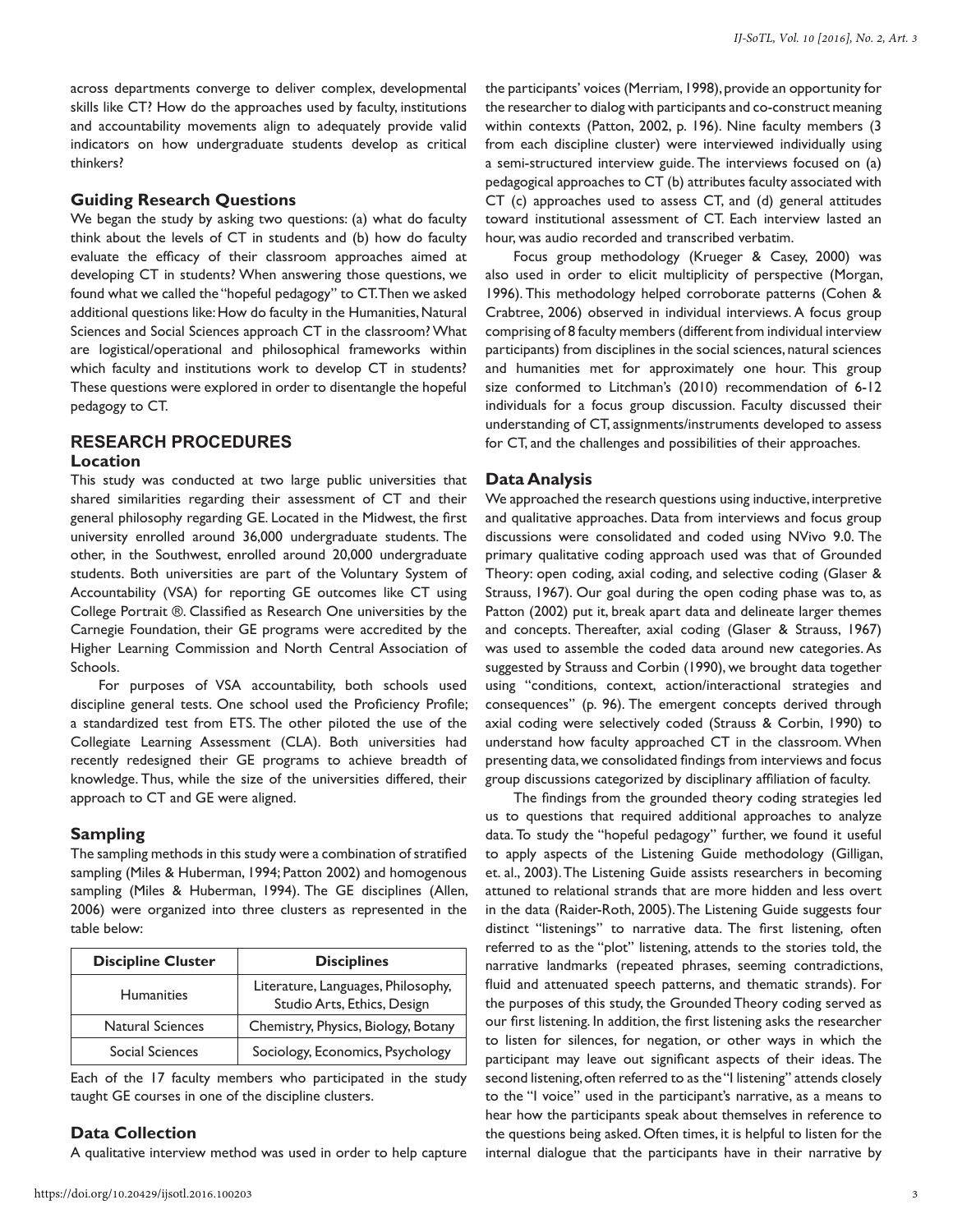juxtaposing the "I voice" with other pronomic voices such as "you" or "we." In order to listen in this way, we extracted the "I" phrases (I + verb) in sequential order to form what has been called an "I poem." (Gilligan et al 2003). In doing so, we created data displays (Miles & Huberman 1994) that help illustrate core aspects of the narrative. It is this listening that was most helpful in understanding the meanings embedded in the "hopeful pedagogy".

The Listening Guide also suggests third and fourth listenings, referred to as contrapuntal listenings, which ask the researcher to listen to thematic threads or voices in tension and harmony. As a secondary form of analysis, we did not implement this dimension of the methodology.

#### **Trustworthiness**

The study used several strategies recommended by Maxwell (1996), Miles and Huberman (1994) and Johnson (1997) to establish trustworthiness. We selected establishing reflexivity, triangulation among data sources, multiple sampling techniques, maintaining validity of description and the use of multiple data analysis techniques as strategies for lending credibility to findings.

#### **FINDINGS**

#### **Faculty Were Discontented with the Level of CT in Students**

Faculty in this study were unanimous that CT was integral to an undergraduate education. The economist captured it well, "Critical thinking is of extreme importance. Without critical thinking, economics is useless." However, faculty also unanimously expressed frustration with the level of CT in students. The philosopher remarked, "the level is quite poor… still well lower than I think it should be." A colleague from romance languages said "students don't seem as inclined to ask questions or take things in opposition or propose an alternative." She identified the students' lack of effort as problematic, "A number of them don't try to reach for anything at all and that's a tragedy. If they want to reach an odd or bizarre truth, that's alright too, at least it's activity. But if you are completely static, nothing will occur."

Faculty particularly expressed concern about students who were able to acquire reasoning skills and content knowledge but were unable to make critical application. An economist complained, "I mean, that's very frustrating, some students…they cannot make the jump from just being commonsensical to a more insightful analysis, um, understanding of what's going on... they just cannot make the connection" The chemist said "I see it all the time, people who do extremely well on testing…but they have really no understanding what the meaning of the answer is." The following exchange with a colleague in botany further captures faculty frustration with students' inability to make critical application:

Botanist: I think that some people, you work with them and teach them, but some people, they just, it's, you know, they just don't have that spark. They just you know, they just learn stuff and can't do things.

Interviewer: So they can reach that stage where they are able to reason, but not able to go beyond.

Botanist: Yeah, I think so. They can repeat what you tell them to do. They can sit down in the lab and put these things in a tube and put this here, and they might actually get really good results because they are good with their hands, but they don't really understand how they got from the beginning to the end or it's just kinda a black box in the middle. They are very, very bright and have all the skills, that is needed up to that point. But then they get stuck. They've gotten themselves to this point, but they lack the confidence to take that leap.

Interviewer: So you think it is confidence?

Botanist: Well, I don't know what it is, honestly. Um, that they can't just make the leap. I guess my example is you've got these specimens in front of you and you can see there are very clear differences, or these two different species. And they can give you all kinds of background information, but then they can't for the life of them, they can't do that final step. I would guess that's a confidence issue more than a competence issue. But is it always? I don't know."

The frustration of faculty across disciplines is borne out in a similar choice of words used to describe students who were unable to apply critical skills – "they cannot make the jump," "they get stuck," "lack the confidence to take that leap," "can't make that next step," "don't have that spark," "cannot make the connection." Yet, we also heard frustration among faculty when expressing their approach to help students who could not think critically:

Interviewer: If I were to give you a student who had CT skills and you wanted to take them to this next level, what would you do to help them as a teacher or as a faculty member?

Botanist: I think just work with them more to apply those skills. To make that decision of whatever they needed to do to make that leap. Just to build their confidence or build their self-esteem. But I don't know that this would always be effective. I don't know.

Faculty held that the level of CT in students is lower than they deemed appropriate for the undergraduate level. All faculty in this study were experienced teachers and understanding student thinking is integral to their work. Yet, the uncertainty that they expressed when attempting to articulate why students were not able to make critical application of disciplinary content raised many questions did faculty really not know? If not, why not? Alternatively, did faculty know something that they were not ready to share with us? Or with themselves? Clearly, this phenomenon required further investigation.

# **A "Hopeful Pedagogy" to CT**

The frustration that faculty expressed about the levels of CT in students led logically to questions relating to faculty efforts to address the issue in the classroom. Elements of what we are calling a "hopeful pedagogy" emerged when faculty were asked to reflect on the question - Do you think your current approach to develop CT in students is successful? The botanist responded: "It (CT) is *hopefully* learned and people improve…*hopefully* their critical thinking improves over time…a lot of courses are *hoping* students use critical thinking to appreciate the world." When asked about the outcome of his efforts with CT, a colleague from chemistry said, "our job is to teach them the knowledge that they need and *hopefully* they can take that and use it in critical thinking out in the real world." A faculty member from physics said, "I *hope* they pick up these portions of CT and I think that is our goal, I don't know."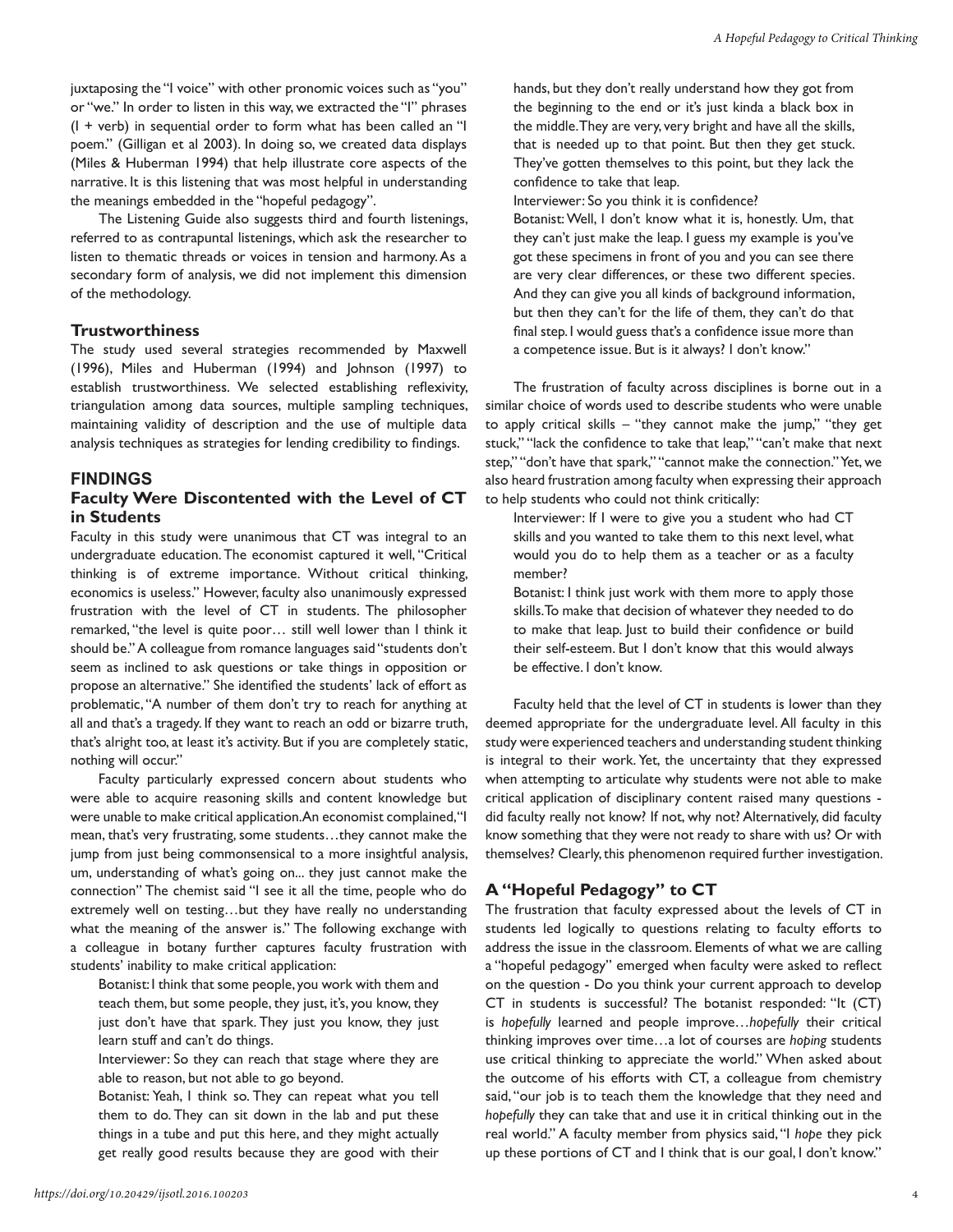The "hopeful pedagogy" also became apparent in faculty approaches to CT in the humanities and social sciences. The studio artist said of his approaches, "Well, *hopefully* they've become wiser." The sociologist responded, "I *hope* that they are going away with that they need to critically assess everything that is put before them… Uh. I mean one would like to *hope* so." A colleague from psychology remarked - "It happens by some sort of osmosis…I mean, I would *hope* they would pick up some of it by osmosis." It became clear from the data that the "hopeful pedagogy" to CT was pervasive among faculty across disciplines. Given that this study was conducted at two universities with similar results, we became alert and curious about this "hopeful pedagogy" to CT.

# **Disentangling the "Hopeful Pedagogy"**

If faculty hold that CT is an important pedagogical goal and institutions of higher education showcase CT in their mission statements but faculty at best claim hopefulness in the efficacy of their pedagogical efforts, there is a problem. While it is possible to frame the "hopeful pedagogy" into the deficit narrative surrounding higher education, we chose a constructive and strength-seeking stance (Lawrence-Lighfoot & Davis, 1997). We attempted to disentangle the "hopeful pedagogy" and explore its currents and undercurrents with the goal of providing actionable recommendations for faculty and institutions.

We found answers in (a) how faculty defined CT in disciplinary and non-disciplinary contexts; (b) a misalignment between how faculty approached CT in the classroom and how their institutions assessed CT; (c) a disconnect between faculty and their own approaches to CT, and (d) logistical and curricular issues within the GE program that placed constraints on the ability of faculty to adequately focus on CT. We found these reasons to have a bearing on the ways in which faculty voiced their own conceptions of what they know about CT and how they expressed confidence on whether their students were developing as critical thinkers.

# **Faculty approached CT as disciplinary and faceted**

The data indicated that most faculty taught and assessed CT implicitly through disciplinary content and contexts. Individual faculty approaches to CT across disciplines can best be described as faceted. For instance, a botanist and economist said that they focused on CT as problem solving; a physicist said that CT was evident in making reasonable assumptions on statistical data; a philosopher said he focused on CT as the ability to use formal logic to establish validity and soundness in arguments. An artist said that CT involved examining multiple perspectives and exploring the past; a faculty colleague who taught languages said she focused on CT as the ability to mark distinctions and ask pertinent questions. A linguist argued that CT was the ability to classify information.

Further analysis of the facets on which faculty focused varied across disciplinary groupings and was grounded in disciplinary epistemology and methods (see Table 1). In fact, we found evidence that faculty focused on different facets of CT even within subdisciplines in a field of study. The faceted approach is evident in the physicist's remarks, "I think we are in some subset of critical thinking that is commonly used in higher education. We certainly think we try to teach critical thinking…When we are teaching, we're teaching some subset." As disciplinary experts, faculty were most concerned with facets of CT that were applicable to their disciplinary content, methods and context.

| <b>TABLE</b> 1. Key Elements of CT focused on in different disciplines                                                                                                                             |                                                                                                                                                                       |                                                                                                                                                                                                                                         |                                                                                                            |  |  |
|----------------------------------------------------------------------------------------------------------------------------------------------------------------------------------------------------|-----------------------------------------------------------------------------------------------------------------------------------------------------------------------|-----------------------------------------------------------------------------------------------------------------------------------------------------------------------------------------------------------------------------------------|------------------------------------------------------------------------------------------------------------|--|--|
| <b>Natural Sciences</b>                                                                                                                                                                            | Philosophy                                                                                                                                                            | <b>Humanities</b>                                                                                                                                                                                                                       | Social Sciences                                                                                            |  |  |
| Problem solving<br>Decision making<br>Rational thinking<br>Synthesis of<br>knowledge<br>Logical reasoning<br>Making reasonable<br>assumptions<br><b>Testing hypotheses</b><br>Statistical validity | Formal logic<br>Validity and<br>soundness<br>Mathematical<br>validity<br>Questioning<br>Marking<br>distinctions<br>Comprehend,<br>articulate,<br>analyze<br>arguments | Questioning<br>Considering<br>multiple<br>perspectives<br>Exploring the past<br>Qualifying or<br>seeing difference<br>Seeing nuances in<br>opinion<br>Marking<br>distinctions<br>Summarizing<br>Wondering<br>Multiple frames of<br>mind | Problem Solving<br>Decision making<br><b>Testing hypotheses</b><br>Inquisitiveness<br>Statistical validity |  |  |

# **Faculty approaches to CT were disconnected from institutional approaches**

While we found that faculty focused on specific facets of CT depending on disciplinary content and context, their institutions assumed CT as discipline-general within curriculum and used standardized tests to assess CT at the institutional level. Faculty approaches across disciplines revealed that the expression of CT in different disciplinary contexts required essentially different skill sets. When taking a panoramic view across disciplines, faculty focused and assessed CT as multifaceted rather than using a uniform or generic conceptualization across the GE curriculum. When reporting on CT for VSA purposes, both institutions used discipline-general standardized tests. Yet, most of the faculty in this study had little knowledge of the instruments used at their institutions or that their students were being assessed for CT at the institutional level. There was a disconnect between faculty pedagogical approaches and institutional efforts to assess CT.

In addition, we did not find evidence that institutions had reached out to faculty to bridge the disconnect. None of the faculty in this study recollected having had any formal training at their institutions, specifically focused on CT. Most faculty were not aware of programmatic, college or university definitions or of institutional efforts to assess CT in students for accountability purposes. Their primary source of information on CT was gleaned from their own understanding or pedagogical experimentation. Consequently, the large scale discipline-general, institutional assessment of CT undertaken at both institutions was disconnected from the faceted, disciplinary approaches adopted by faculty in the classroom.

# **Faculty taught CT as a developmental process**

Faculty in this study unanimously held that CT is a developmental process. Faculty who taught CT as a strictly cognitive process argued from a developmental stance that CT ranged in difficulty from simpleto-complex. The physicist said of his approach, "You start with simple models and show by example. I think that's the only practical way." The philosopher argued the skills of CT "build on each other." As a matter of pedagogy, he held "it is important to not hit them at first but try to get them engaged with some kind of content before we focus on the structural stuff…by the time they go into upper-level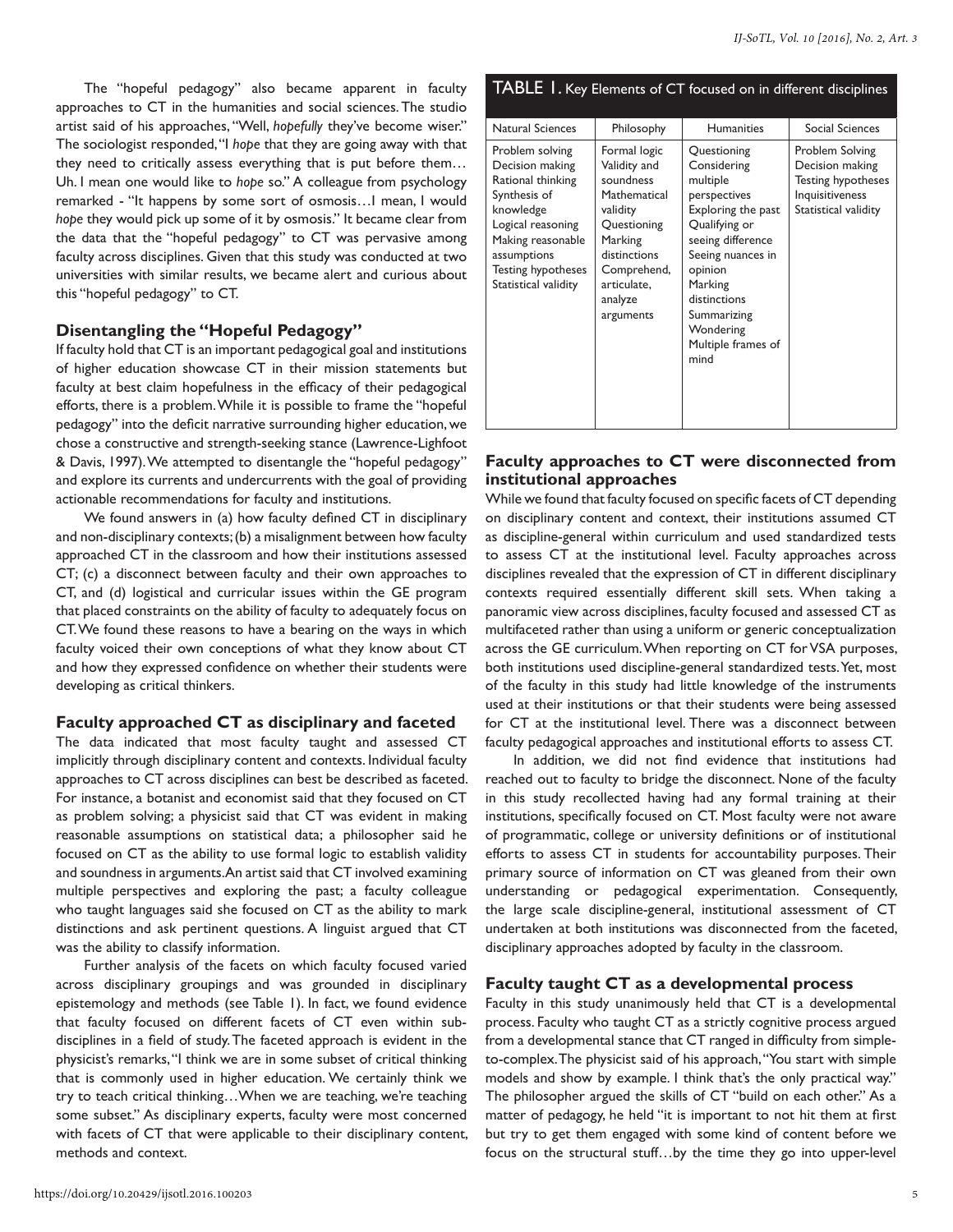courses or graduate courses or something, they get into all the messy details of exactly how to go about interpreting big texts rather than little pieces of complicated arguments."

Faculty from disciplines that focused on CT as the expansion of perspective and experience also pointed to the developmental nature of CT. The studio artist held that limited experience leads to limited critical capabilities. His pedagogical approach exposed students to diverse experiences with a progression toward complexity. When asked why CT was important in his discipline, he responded, "It forces the issue of looking to learn more because every time you expand and learn, the more liberated you are, the more skills you have, the more knowledge you have, the closer you're going to get to your own kind of work." His use of words like "expand" and "liberated" indicate that CT could progressively lead students to higher states of consciousness. The faceted approach, coupled with the developmental approach that faculty adopted when teaching CT, necessitated a further investigation into policies that govern the curriculum and GE program at the institutions we studied.

## **Curricular and systemic issues contributing to the "hopeful pedagogy"**

The institutions at which this study was conducted offered the GE curriculum in a buffet style system in which students took courses that constitute the GE core, but with little guidance. In such a system, a senior in her graduating semester might be enrolled in the equivalent of English Composition I. It was not uncommon for students to attempt to take placement tests like the College Level Examination Program (CLEP) to opt out of taking English Composition I in their graduating semester. There were no requirements that ensured that students were being exposed to learning objectives like CT or writing in a sequence that led to a developmentally progressive exposure to the outcome. As a result, faculty unanimously reported in the focus group discussion that students often register for courses without taking foundational courses. One colleague asked, "What should I focus on, critical thinking or teaching them the basics they should have learned in a different course?" Clearly, the curriculum structure at these institutions was not conducive to providing faculty with knowledge of how students developed holistically as critical thinkers.

In addition, faculty identified other logistical issues like the large sizes of GE courses. A physicist said, "There are qualitative differences in the skill sets required to teach the large GE classes and just handle the mechanics of having 200 to 300 students in a class and handling supervising various graduate students or teaching assistants who are helping coordinate with that. It's a different skill set than having anywhere from five to 15 students in an upper division class or a graduate level class." Speaking about his success in teaching CT a chemist admitted, "in a big class section, not very well…I mean other than showing them the reasoning and hoping [emphasis added] that they will see the reasoning too." A philosopher argued that time and the size of GE classes was the reason he resorted to inadequate assessments of CT like quizzes and multiple-choice tests. The constraints that these logistical factors placed on faculty may have contributed to the hopefulness that they expressed about their approaches to CT.

Some faculty argued that the tenure of an academic quarter or semester is too short for an individual course or a single faculty member to adequately focus on the overall development of CT in students. In such a system, faculty reported they could not take credit

their courses played in the larger GE curriculum or the learning objectives associated with their courses. A participant in the focus group discussion said that he had no idea which foundational courses his students had already taken or where they were going after taking his course. The lack of programmatic cohesion for both faculty and students poses serious problems for effective implementation of CT in the classroom. **Faculty were disconnected from their own approaches to CT**

The effects of misaligned institutional and faculty approaches emerged strongly in how faculty expressed knowledge of what they know about CT. Some faculty appeared disconnected from their own approaches. When asked how they would assess CT explicitly in their courses, two faculty colleagues reported that they would resort to using the discipline-general CT rubric developed by their universities for GE. To recall, these faculty used a disciplinary and faceted approach to teach CT. When a studio artist was asked if this would do a disservice to his students by teaching facets of CT that aligned with disciplinary epistemology but assessing it as discipline general, he responded:

for students' development of CT skills, nor could they be blamed for the lack thereof. Compounding this problem, was the fact that faculty who taught GE courses operated as islands with little curricular interaction or integration. Faculty reported not knowing the role

Studio Artist: Well I think you would find if you were in attendance at these things that, um… that, um, you know, the discussions are pretty candid and, um, you know our hand is forced (italics for emphasis)really to have to make descriptions on scenarios of people. And critical thinking, I think, okay, critical thinking, I see that as something that happens when they're in the classroom working with the instructor. Where ideas are emerging and developing and when we're looking at these shows, they're talking to us about what they've done. And so in this set of rubrics here, basically they're explaining to us, we're saying the conceptual level, the work, how rich is that, where is that coming from in terms of what they're saying is in the work. We're talking about very specific work and we're not, at this level, at the end, I don't think we're looking at the beginning of where the critical thinking ability is. I think that's more in the classroom and this is at the end, the end work. So I see a difference there, because I wouldn't know at the end, unless I ask them specifically to take me through their whole process of, you know, from the very initiation of an idea and how they approached it.

When listening to this narrative with the Listening Guide perspective, we attended closely to the ways that this faculty member spoke in the "I voice" in order to hear how he spoke of himself relative to the questions we asked.

| TABLE 2. Faculty member first person perspective.                                                                    |                                                                                    |                                                                                                               |                                                                                                                                             |  |  |  |
|----------------------------------------------------------------------------------------------------------------------|------------------------------------------------------------------------------------|---------------------------------------------------------------------------------------------------------------|---------------------------------------------------------------------------------------------------------------------------------------------|--|--|--|
| I think<br>think<br>see<br>don't think<br>think<br>see<br>I wouldn't know<br>at the end<br>If I didn't<br>l ask them | you would find<br>if you were in<br>attendance<br>vou know<br>vou know<br>vou know | our hand is<br>forced<br>when we're<br>looking<br>we're saying<br>we're talking<br>we're not<br>we're looking | they're in the<br>classroom<br>they're talking<br>to us<br>they've done<br>they're explaining<br>to us<br>they're saying<br>they approached |  |  |  |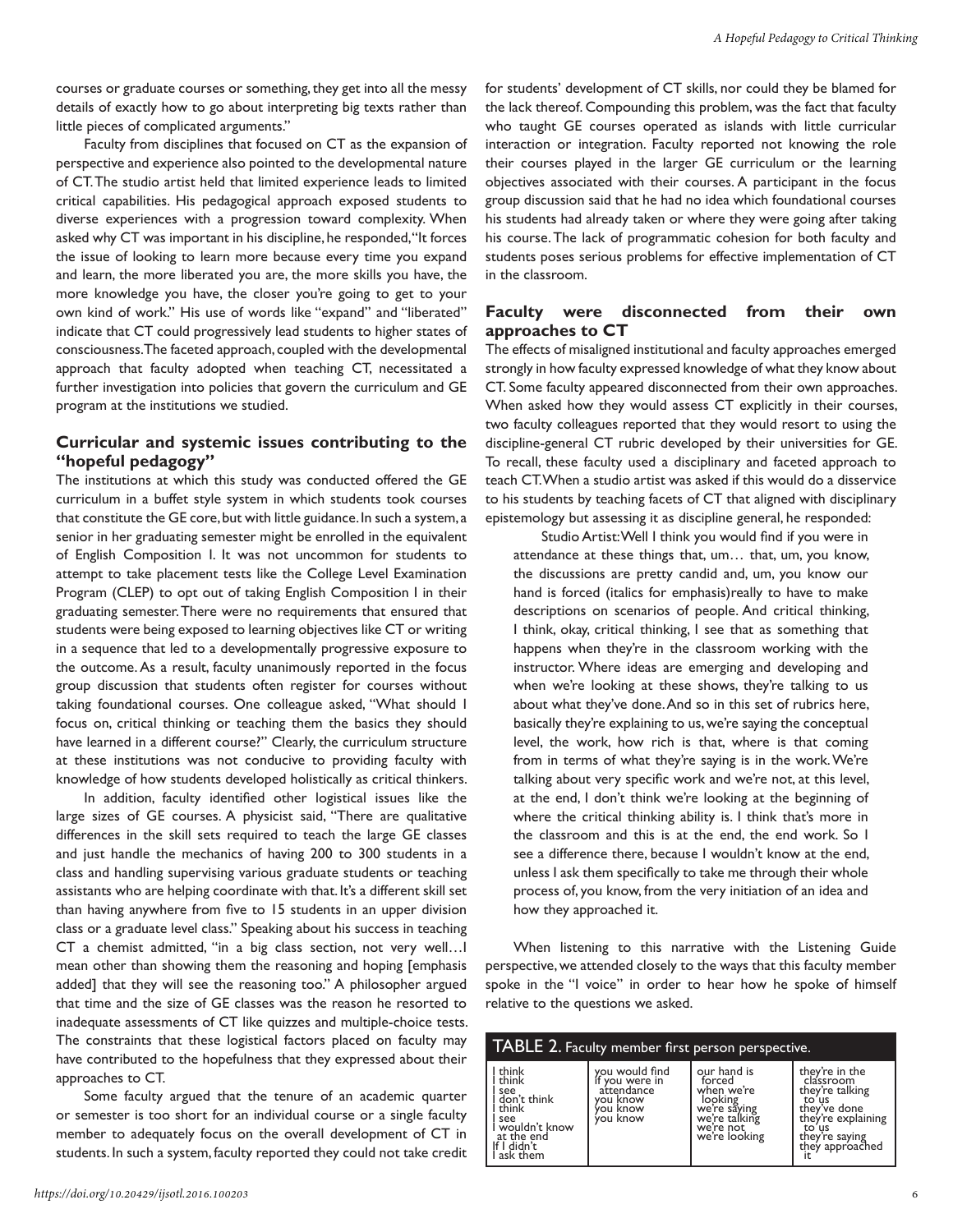In attending closely to the pronomic use in this paragraph, we hear in amplified sound this faculty member's thinking about how he stands vis-à-vis his colleagues, and his students. Reflecting about himself as an individual faculty member (as expressed through his "I voice") we hear an active, reflective and inquiring pedagogy with his, full of observation ("I see"), thinking ("I think") and questioning ("I ask"). In addition, we hear that he is also closely aligned with his colleagues as indicated by his frequent use of the "we" voice. This collective voice is in alignment with his I voice, replete with observational and active verbs. In turn, the students are active in explaining and talking about their approaches to their work. It is in this active form of pedagogy that he sees CT explained.

And yet, the institutional culture does not adequately reflect the kinds of knowledge that he and his colleagues value, nor is the assessment of CT done at the stage in the critical thinking process when CT is most evident in his disciplinary context. In an effort to comply, he resorted to using a rubric that assesses the technical skills - those that are easy to document on paper, rather than the complex messy process of thinking he attributed to his discipline.

While it might be tempting to critique faculty as being deficient in the assessment of their pedagogy, we wondered whether this perceived lack of definition was actually protection of their pedagogical space regarding CT in institutions that held monolithic views of CT in university-wide assessment practices. In other words, if faculty were forced to subscribe to the singular definition of CT (as defined by the assessment measures) then their pedagogy would be highly constrained. By not defining their assessment approaches, they did not stand openly in opposition to their institutions. Yet, the cost of such resistance led these faculty not to construct the tools they needed to gauge the efficacy of their pedagogical approaches.

#### **DISCUSSION**

#### **Spotlighting the Disconnect between Faculty and Institutional Approaches to CT**

The results of this study highlight the need to align the context of teaching, learning and assessment with regard to CT. However, there are challenges that need to be addressed. By listening closely to the tensions that faculty experience in meeting their own standards for CT while trying to align those standards to a set of institutional standards, there is a fundamental paradox. If faculty hold firm to their own understandings and teach accordingly, they risk being out of compliance with the institutions, which in turn poses professional risks. If faculty, however, conform to institutional standards rather than what they understand to be true, they risk disconnecting from their own knowledge, thereby jeopardizing their professional integrity and strength – a risk as well. Given that philosophical differences were found between faculty and institutional approaches to CT, is it possible that faculty lose hold of what they know about CT if their own assessment approaches holds no weight, and is ignored or disrespected? Does that contribute to their silence or to a disconnect from their own knowledge about CT and also from institutional approaches? These are questions for further research.

#### **Need to Align Classroom, Institutional and Accountability Approaches to Assessing CT**

The "hopeful pedagogy" brought to the forefront the serious implications of a misaligned system for student learning, faculty engagement, institutional improvement and accountability. The continued use of a misaligned approach to CT is problematic in that it does not provide faculty with usable results from the institutional assessment process and thereby no incentive to participate in forms of institutional assessment. Without institutional feedback on student learning that is aligned with faculty approaches, faculty can at best be hopeful about the overall outcome of their individual efforts with the curriculum. Neither can a misaligned approach produce valid results that are a fair indicator of faculty efforts in developing CT in students.

We argue that the effective implementation of CT through curriculum, pedagogy and assessment requires a complex and holistic approach. Complex, in that it embraces a multi-disciplinary approach to CT and the diversity of methods used by faculty in the classroom; holistic, in that it brings together and validates the individual efforts of faculty into a meaningful program for both faculty and students.

We recommend revisiting the application of a discipline-general model of assessing CT. Epistemologically, this study confirmed that faculty valued an understanding of CT that was faceted and grounded in their disciplines. We argue that any form of assessment of CT, whether conducted for institutional improvement or accountability, should consolidate and reflect the individual facets of CT that faculty teach in the classroom. The kinds of evidence used in institutional assessment should be work produced by students in the context of learning in the classroom. The assessment instrument or evaluation method should value the multidisciplinary nature of CT as evident in the various epistemological applications of CT.

Earlier research revealed that faculty rejected the results of standardized tests as valid measures of CT (Nicholas & Labig, 2013). Institutionally, Nicholas et. al. (2013) experimented with a successful faculty-driven, rubric-based, multidisciplinary model for assessing CT. They found that faculty were more engaged with assessment when using such approaches. However, when moving to a multiinstitution assessment model, which is of interest to stakeholders like accreditors or government, the rubric-based, multidisciplinary, nonstandardized model does not easily lend itself easily to reliability and comparability within and across institutions. There is an absence of large scale studies that establish the reliability and validity of nonstandardized approaches to assess CT. The efforts of State Higher Education Executive Officers Association (SHEEO) and the American Association of Colleges and Universities (AAC&U), funded by the Gates Foundation, involving a Multiple State Collaborative (MSC) are early steps in this direction. This large scale pilot study which is currently underway, uses work produced in the classroom and trained faculty to apply a faculty developed rubric for CT (SHEEO, n.d.). The results of the MSC study will help examine questions of validity and reliability that plague the use of non-standardized methods to assess CT to facilitate cross-institutional comparison. There is need for more research using faculty driven, non-standardized alternatives to assessing CT within and across institutions.

## **Need for Curricular and Pedagogical Integration**

The "hopeful pedagogy" also revealed a system that was disconnected in how CT came together for students through GE pedagogy, curriculum and assessment. We reason that the effective implementation of CT in the GE curriculum calls for a deliberate attempt to bring the curriculum together so that students are exposed to the multiple facets of CT and thereby the multidisciplinary nature of the concept. In addition, the developmental approach that faculty adopted to CT requires that students take GE courses in a developmentally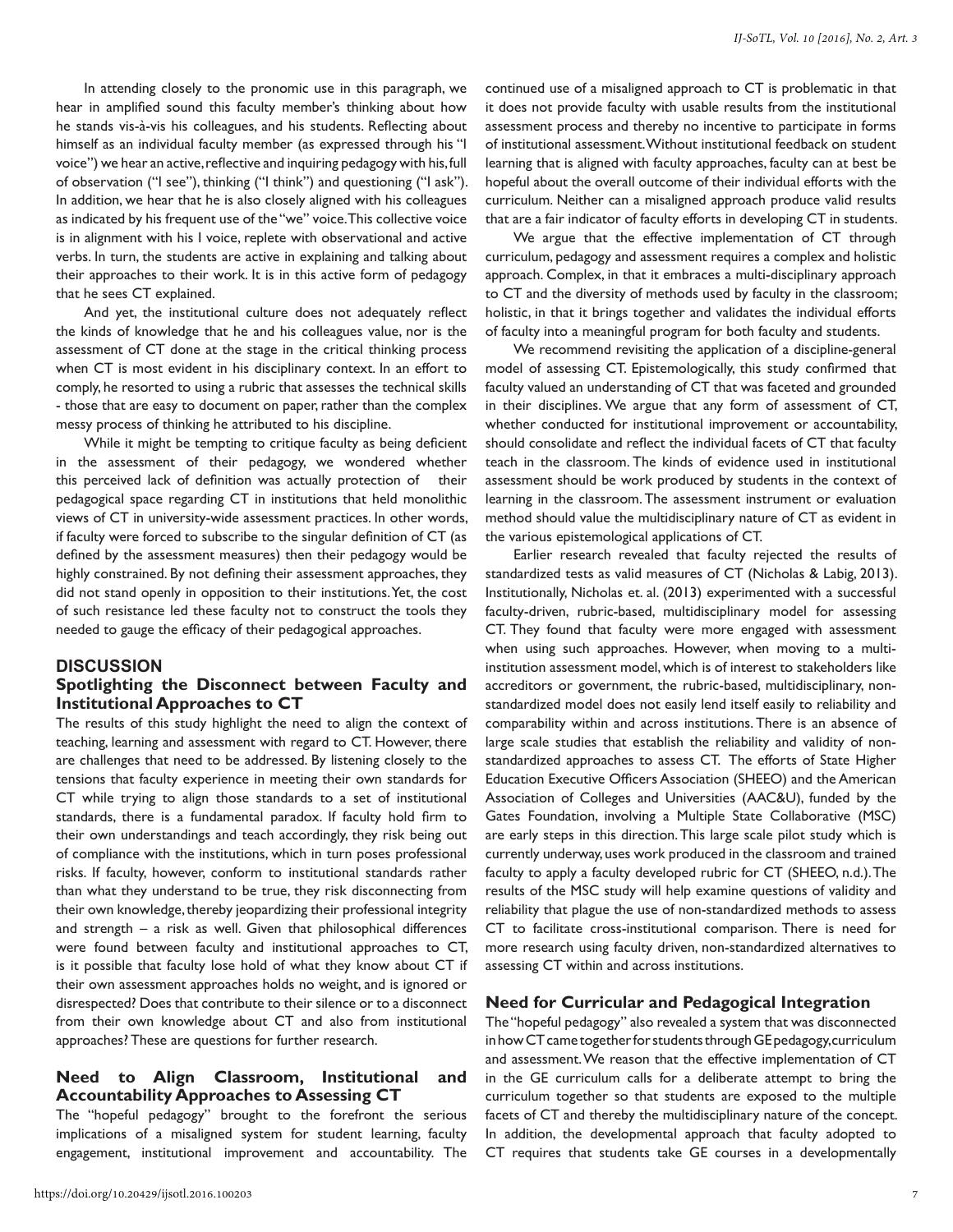appropriate sequence (e.g. beginner, intermediate, advanced.) The lack of curricular integration or developmentally appropriate sequencing of GE courses does not set up students or faculty for success with developing important objectives like CT.

Writing on the content of the GE curriculum, Freehill (2012) wrote that it was "neither the rabbit salads of a nibble of this and a nibble of that nor is it isolated specialization." Yet, the structure of the GE programs at institutions in this study left it up to random chance that students would select GE courses to achieve a holistic or developmentally appropriate exposure to objectives like CT. The fact that the GE curriculum transcends individual disciplines, faculty or departments, accentuates the need for deliberate efforts to consolidate the curriculum at the program level.

We recommend that the GE curriculum for CT is brought together using curriculum maps (Sumsion & Goodfellow, 2004). Such maps should identify the course's learning objectives like CT, the facets of CT taught through course content, the developmental level in which CT is focused and the assessments faculty use to evaluate students' development in CT. Once consolidated at the program level, these curriculum maps can bring together multiple facets of CT through program integration, thereby providing a consolidation and valid reflection of individual faculty efforts across the GE curriculum. It is important that such maps are made available to GE curriculum committees, faculty, advisors and students. This will enable faculty, students and advisors to make informed decisions on course choice, content, and the sequence in which to take GE courses. It provides scope for cooperation and collaboration among faculty teaching GE courses and establishes an intentional curriculum around CT at the program level.

#### **Need for Sustained Faculty Development in CT**

This study confirmed previous research that faculty were teaching and assessing CT implicitly through disciplinary content (Halx & Reybold, 2005; Nicholas & Labig, 2013). We argue that the successful implementation of CT requires an explicit pedagogical approach. In addition, most research universities hire junior, adjunct or visiting faculty and local and international graduate students to teach GE courses. Socializing new and experienced faculty and teaching assistants into larger multidisciplinary, multifaceted discussions on CT is vital to making CT a meaningful outcome of general education programs.

Central to achieving this goal is an intentional approach to faculty development in the area of CT. However, when evaluating the effectiveness of faculty development models, Brent and Felder (2003) found that "most professional development programs in education have had a little effect on changing faculty teaching practices, with faculty typically regarding them as a waste of time." When examining the characteristics of successful faculty development programs, Centeno et al., (2006) and Adams (2009) identified the following: experiential, inquiry based, collaborative and involving peer and mentor feedback, sustained focus, interventions based on the scholarship of teaching and learning. Hence, we argue that a one time workshop on CT may not have deep impact on pedagogical and assessment practice of faculty.

A successful faculty development model for CT needs to be sustained, tied to concrete deliverables, and build faculty selfefficacy with regard to CT using mentorship and feedback models. From the findings of this study, we argue that it is necessary for

faculty to first be exposed to theoretical understandings of CT - multiple ways of defining CT, the components of CT – skills and dispositions, multi-disciplinary and epistemological applications of CT. Faculty need to be trained in the developmental processes of CT, in identifying expert blind-spots in their pedagogy surrounding CT. The frustration that faculty expressed in identifying what was happening in thought processes of students who could not make the "leap" requires attention. Such training will help faculty develop holistic and multi-disciplinary perspectives on CT and help validate their own understanding and application of the term.

Second, faculty development needs to focus on high impact pedagogical practices like assignment design and the classroom assessment of CT. It should help faculty produce real artifacts like assignment prompts, rubrics or other methods for assessing CT. The goal should be to strengthen and develop faculty expertise in explicitly teaching and assessing CT in the classroom. Such approaches, we argue, will meaningfully impact both teacher practice and student learning with regard to CT. Further, most faculty at both institutions where the study was conducted were not aware of instruments or methods being used to assess CT for institutional or accountability purposes. Faculty development can be an important means to communicate and solicit faculty feedback on institutional goals and assessment methods. This will help bridge the misalignment in faculty and institutional approaches to CT.

Third, it is important that faculty development efforts respect and maintain the autonomy of individual faculty in the classroom. Faculty development in CT should emphasize the collaborative nature of the profession and the importance of working as a cohesive unit at the program and university level to deliver learning objectives like CT to students in meaningful ways. These approaches, we argue, can help make teaching and assessing of CT part of the fabric and rhythm of academic life and engage faculty meaningfully with the GE program and its assessment. There is clearly a need for further research into faculty development models relating to CT.

#### **CONCLUSION**

This study helped identify multiple underlying currents and crosscurrents that are called into play at the institutional level when delivering complex learning objectives like CT to students through pedagogy, curriculum and assessment. As became evident, there is an overwhelming need to align the approaches used by faculty, with that of institutions and policy relating to CT. The continuation of a "hopeful pedagogy" or the alienation of faculty from discourses surrounding the curriculum and assessment of CT in GE undermines the immense potential of CT in undergraduate education.

If the deficit narrative triggered stakeholders to call on institutions of higher education and faculty to show the value we add in developing CT in students; a thoughtful response is required from both faculty and institutions. Such a response must be grounded in the scholarship of teaching and learning – reflective of the integrity and strength of our practice as teachers and institutions of higher education. Being able to answer questions about student learning is central to the practice of teaching and learning. We need to move from a "hopeful pedagogy" to validating that hope with evidence of student learning. Such validation will not only satisfy the requirements for accountability but more importantly, establish the integrity and strength of our practice as teachers and institutions of higher education.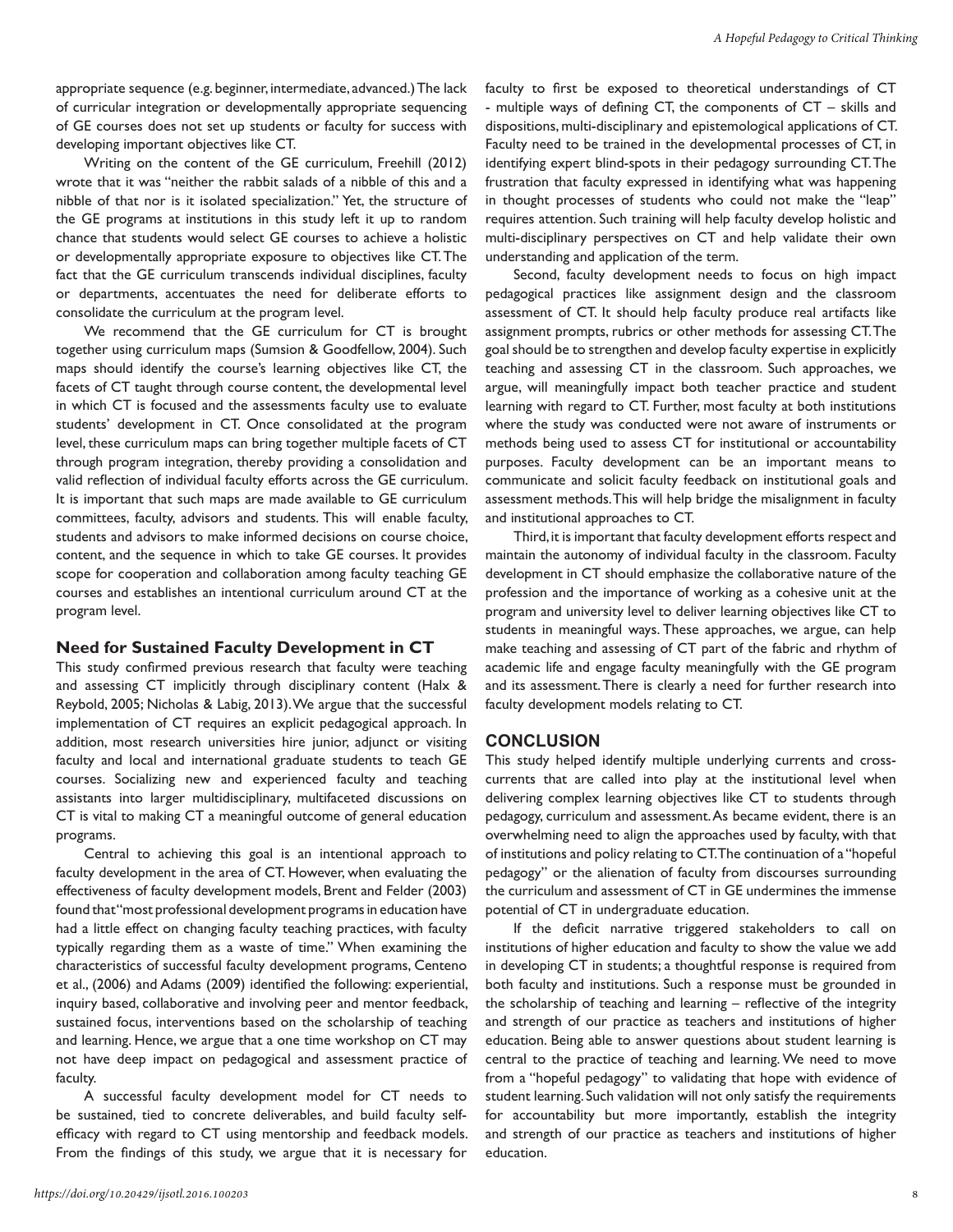# **REFERENCES**

Adams, P. (2009). "The Role of Scholarship of Teaching in Faculty Development: Exploring an Inquiry-based Model," *International Journal for the Scholarship of Teaching and Learning, 3*(1), Article 6.

Allen, M. J. (2006). *Assessing general education programs*. Bolton, MA: Anker Publishing Co.

Arum, R. & Roska, J. (2010). *Academically Adrift: Limited learning on college campuses*. Chicago: The University of Chicago Press

Austin, A. (2002). Preparing the Next Generation of Faculty: Graduate School as Socialization to the Academic Career. *The Journal of Higher Education, 73,* 94-122

Bahr, N. (2010). Thinking Critically about Critical Thinking in Higher Education. *International Journal for the Scholarship of Teaching and Learning, 4*(2), Article 9.

Banta, T. W. (1991). Contemporary Approaches to Assessing Student Achievement of General Education Outcomes. *The Journal of General Education, 40*, 203-223.

Banta, T. W., & Pike, G. R. (2007). Revisiting the blind alley of value added. *Assessment Update, 19*(1), 1–2, 14–15.

Battersby, M. (1989). Critical Thinking as Applied Epistemology: Relocating Critical Thinking in the Philosophical Landscape. *Informal Logic*.

Bok, D. (2006). *Our Underachieving Colleges: A Candid Look at How Much Students Learn and Why They Should Be Learning More*. Princeton: Princeton University Press.

Brent, R., & Felder, R. (2003). A Model for Engineering Faculty Development. *International Journal of Engineering Education, 19*, 234-240.

 Cohen, D. & Crabtree, B. (2006). Qualitative Research Guidelines Project. http://www.qualres.org/index.html. Website accessed on March, 2010.

Colucciello, M. L. (1997). Critical thinking skills and dispositions of baccalaureate nursing students – A conceptual model for evaluation. *Journal of Professional Nursing, 13*, 236-245.

Conteno, A., Dolmans, D., Gelula, M., Mann, K., Prideaux, D., Spencer, J., & Steinert, Y. (2006). A systematic review of faculty development initiatives designed to improve teaching effectiveness in medical education: BEME Guide No. 8. *Medical Teacher, 28*, 497-526.

Davies, W. M. (2006). An infusion approach to critical thinking: Moore on the critical thinking debate. *Higher Education Research and Development, 25*, 179-193.

Davies, W. M. (2013). Critical thinking and the disciplines reconsidered. *Higher Education Research and Development, 32*, 529-544.

Donald, J. (2002). *Learning to think: Disciplinary perspectives*. San Francisco: Jossey-Bass.

Ennis, R. H. (1985). Critical thinking and the curriculum. *National forum: Phi Kappa Phi Journal, 65*, 28-31.

Ennis. R. (1989) Critical thinking and subject specificity: Clarification and needed research. *Educational Researcher, 18*(3), 4-10.

Facione, P.A. (1990). *CCTST experimental validation and content validity*: *CCTST technical report #1*. (ERIC Document No. ED 327-549).

Gilligan, C., Spencer, R., Weinberg, M. K., & Bertsch, T. (2003). On the listening guide: A voice-centered relational method. In P. M. Camic, J. E., Rhodes & L. Yardley (Eds.), *Qualitative research in psychology* (pp. 157–172). Washington, DC: American Psychological Association.

Glaser, E. M. (1985). CT: Educating for responsible citizenship in a democracy. *National Forum, 65*, 24-27.

Glaser, B.G. & Strauss, A.L. (1967). *The Discovery of Grounded Theory: Strategies for Qualitative Research*. Chicago: Aldine Pub. Co.

Hacker, A. & Dreifus, C. (2010). *Higher Education?: How colleges are wasting our money and failing our kids*. New York: St. Martin's Press.

Halpern, D. F. (1993). Assessing the effectiveness of critical thinking instruction. *The Journal of General Education, 42*, 238–54.

Halx, M., & Reybold, L. E. (2005). A pedagogy of force: Faculty perspectives of critical thinking capacity in undergraduate students. *The Journal of General Education, 54*(4), 293-315. Retrieved from Academic Search Complete database.

Fain, P. (August 23, 2013). *Performance Funding Goes Federal*. http://www.insidehighered.com/news/2013/08/23/highereducation-leaders-respond-obamas-ambitous-ratings-systemplan#ixzz2d0qhItz1

Freehill, M. (2012). Critical Thinking in General Education. Improving. *Improving College and University Teaching, 4*(4), 87-92

Ikuenobe, P. (2001). Teaching and Assessing Critical Thinking Abilities as Outcomes in an Informal Logic Course. *Teaching in Higher Education, 6*(1), 19-32.

Johnson, R. B (1997). Examining the validity structure of qualitative research. *Education, 118*(2), 282 –292.

Jones, A. (2007). Multiplicities of manna from heaven? Critical thinking and the disciplinary context. *Australian Journal of Education, 51*(1).

Kuhn, D. & Weinstock, M. (2002). What

is epistemological thinking and why does it matter? In B. Hofer &P. Pintrich (eds.), *Personal epistemology: The psychology of beliefs about knowledge and knowing* (pp. 121-144). Mahwah, NJ: Lawrence Erlbaum.

Krueger, R., & Casey, M. (2000). *Focus groups: A practical guide for applied research* (3rd ed.). Thousand Oaks, CA: Sage Publications.

Lawrence-Lightfoot, S., & Davis, J. H. (1997). *The art and science of portraiture*. San Francisco: Jossey-Bass.

Lewine, R., Sommers, A., Waford, R., & Robertson, C. (2015) Setting the Mood for Critical Thinking in the Classroom. *International Journal for the Scholarship of Teaching and Learning, 9*(2), Article 5.

Lichtman, M. (2010). *Qualitative research in education: A user's guide*. CA: Sage Publications.

Maxwell, J. A. (1996). *Qualitative research design: An interactive approach*. CA: Sage Publications.

McPeck, J. E. (1981). *Critical thinking and education*. New York: St Martin's Press

McPeck, J.E. (1990). *Teaching critical thinking*. New York: Routledge.

Merriam, S. B. (1998). *Qualitative research and case study applications in education: Revised and expanded from case study research in education*. San Francisco: Jossey-Bass.

Miles, M., & Huberman, A. (1994). *Qualitative Data Analysis* (2nd ed). Thousand Oaks, CA: Sage Publications.

Moore, T. J. (2011). Critical thinking and disciplinary thinking: a continuing debate. *Higher Education Research & Development, 30*:3, 261-274.

Moore, T. J. (2014). Wittegenstein, Williams and the terminologies of higher education: A case study of the term 'critical'. *Journal of Academic Language and Learning, 8*:1, 95-108.

Morgan, D. (1996). Focus groups. *Annual Review of Sociology, 22*, 129- 152.